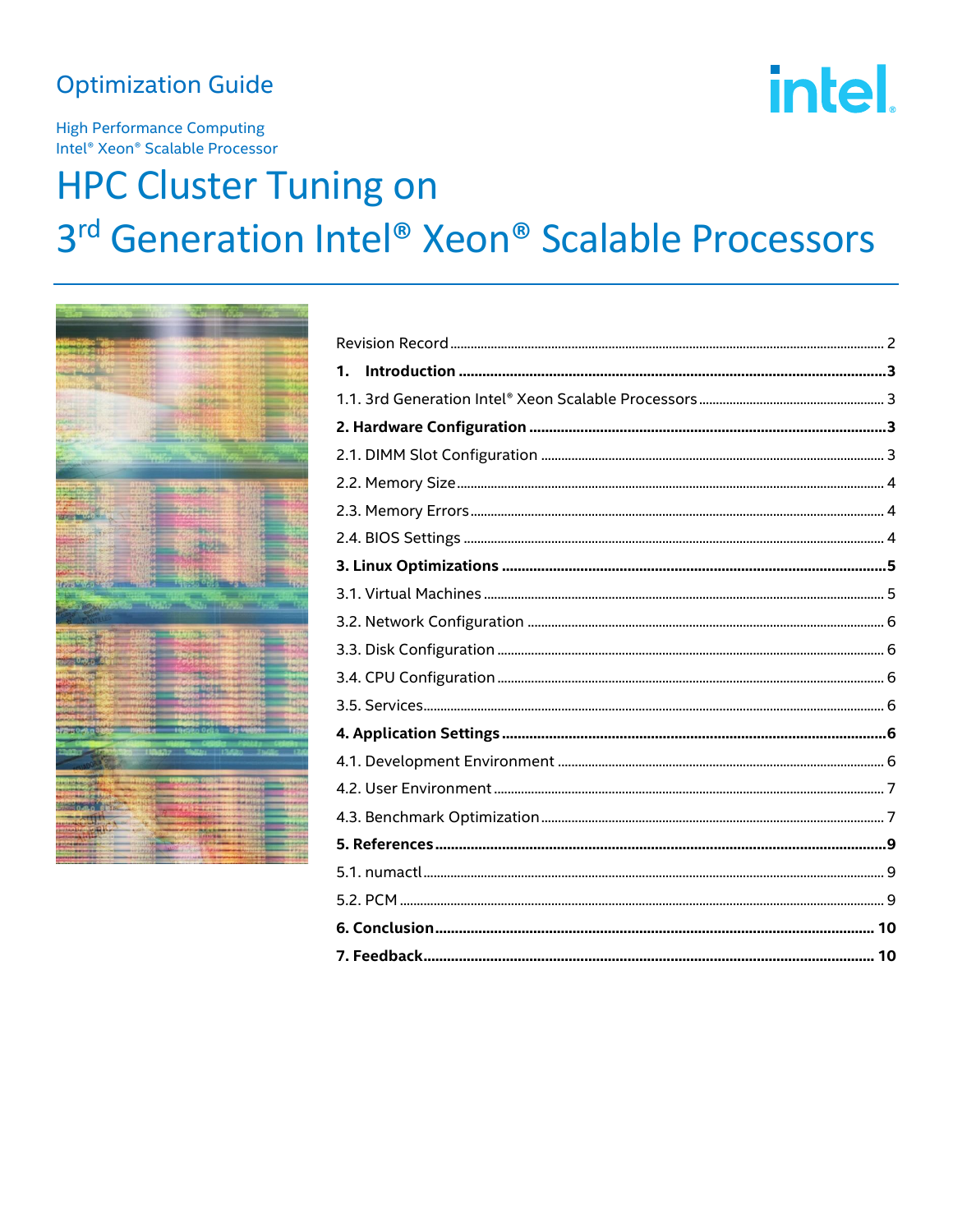# Revision Record

<span id="page-1-0"></span>

| Date       | Rev.             | <b>Description</b>                                          |
|------------|------------------|-------------------------------------------------------------|
| 05/26/21   |                  | Fixed small typo and added conclusion and feedback sections |
| 04/06/2021 | 1.0 <sub>1</sub> | Initial public release.                                     |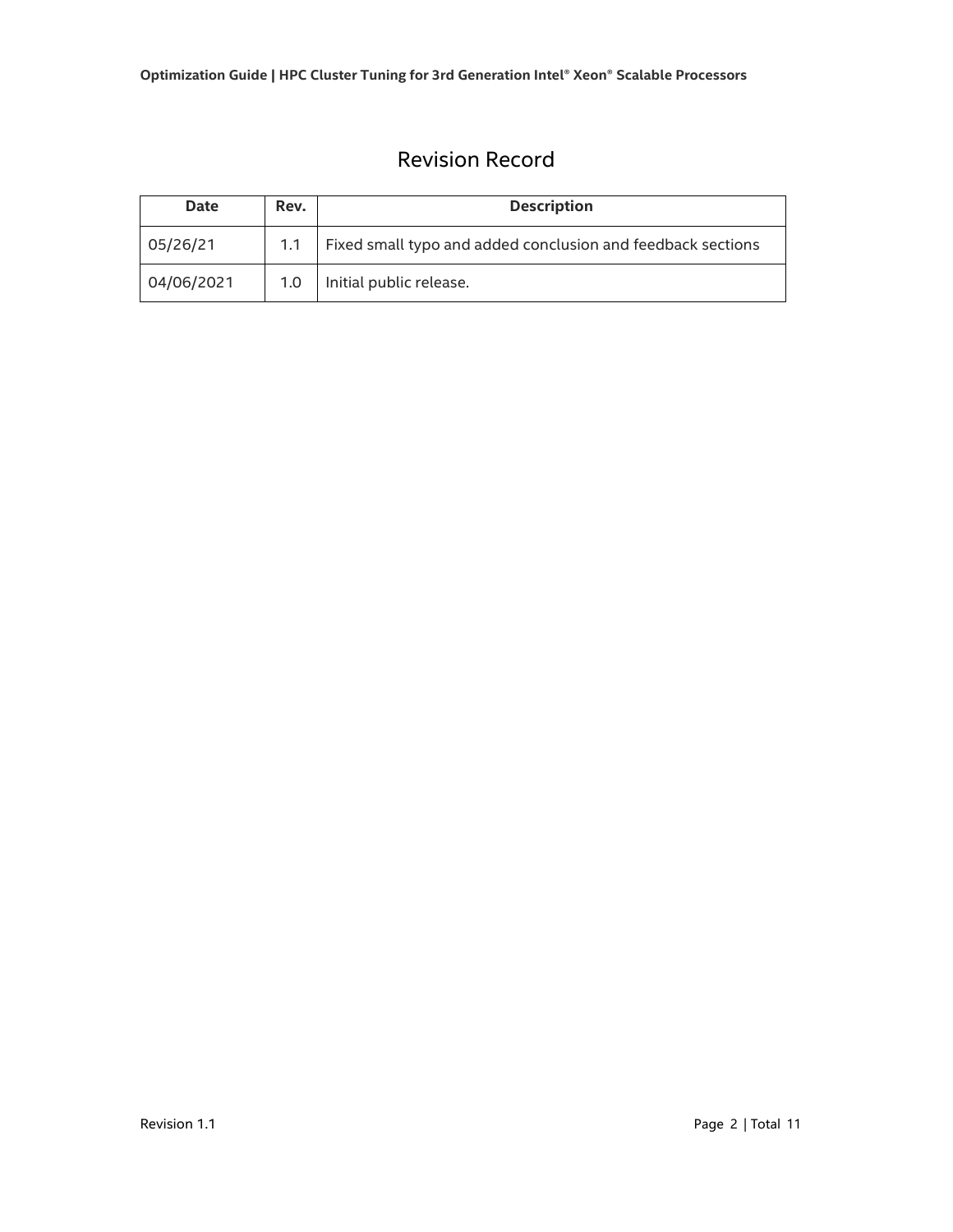#### <span id="page-2-0"></span>1. Introduction

Optimizing performance of servers used for the high-performance computing (HPC) applications may require different configuration options than for servers used with other enterprise applications. For HPC clusters, the goal is to reduce workload runtimes for applications using MPI libraries and high-performance fabrics This guide will cover many system and software configuration options that have been demonstrated to improve application performance in internal controlled tests.

All configuration settings are intended for multi-node HPC clusters running 2-socket 3<sup>rd</sup> Generation Intel® Xeon processor-based servers. No other hardware has been evaluated for this guide.

The objective of this guide is to provide an environment optimized for typical multi-user production clusters. Configuration settings should be beneficial to a broad list of multi-node applications using MPI libraries. However, HPC applications may be affected differently by settings using in this guide; therefor performance improvement for any single application cannot be guaranteed.

#### <span id="page-2-1"></span>1.1. 3rd Generation Intel® Xeon Scalable Processors

3rd Generation Intel® Xeon® Scalable processors (former codename "Ice Lake") deliver industry-leading, workloadoptimized platforms with built-in AI acceleration, providing a seamless performance foundation to help speed data's transformative impact, from the multi-cloud to the intelligent edge and back. Here are some of the features in these new processors:

- Enhanced performance
- Enhanced Intel® Deep Learning Boost with VNNI
- More Intel® Ultra Path Interconnect (UPI) links
- Increased DDR4 memory speed and capacity (2 integrated memory controllers; 4 channels per controller)
- Intel® Advanced Vector Extensions (Intel® AVX)
- Intel® Security Essentials supporting Intel® Security Libraries for Data Center (Intel® SecL-DC)
- Intel® Speed Select Technology (Intel® SST)
- <span id="page-2-2"></span>• Support for Intel® Optane™ Persistent Memory 200 series

# 2. Hardware Configuration

#### <span id="page-2-3"></span>2.1. DIMM Slot Configuration

Populate all memory channels with the fastest DIMM speed supported by the platform.

Intel 3rd Generation Xeon Scalable processors supports 8 memory channels per processor. Every memory channel should be occupied by at least one DIMM. Use identical dual-rank, registered DIMMS for all memory slots. Dual-rank DIMMs will perform better than single rank DIMMs. DIMM speed should be the fasted speed supported by the platform.

At the same memory speed, 2 DIMMs per channel may perform slightly better than 1 DIMM per channel, if memory speed is not reduced by using more than 1 DIMM.

Do not use Intel® Optane™ memory for HPC benchmarks.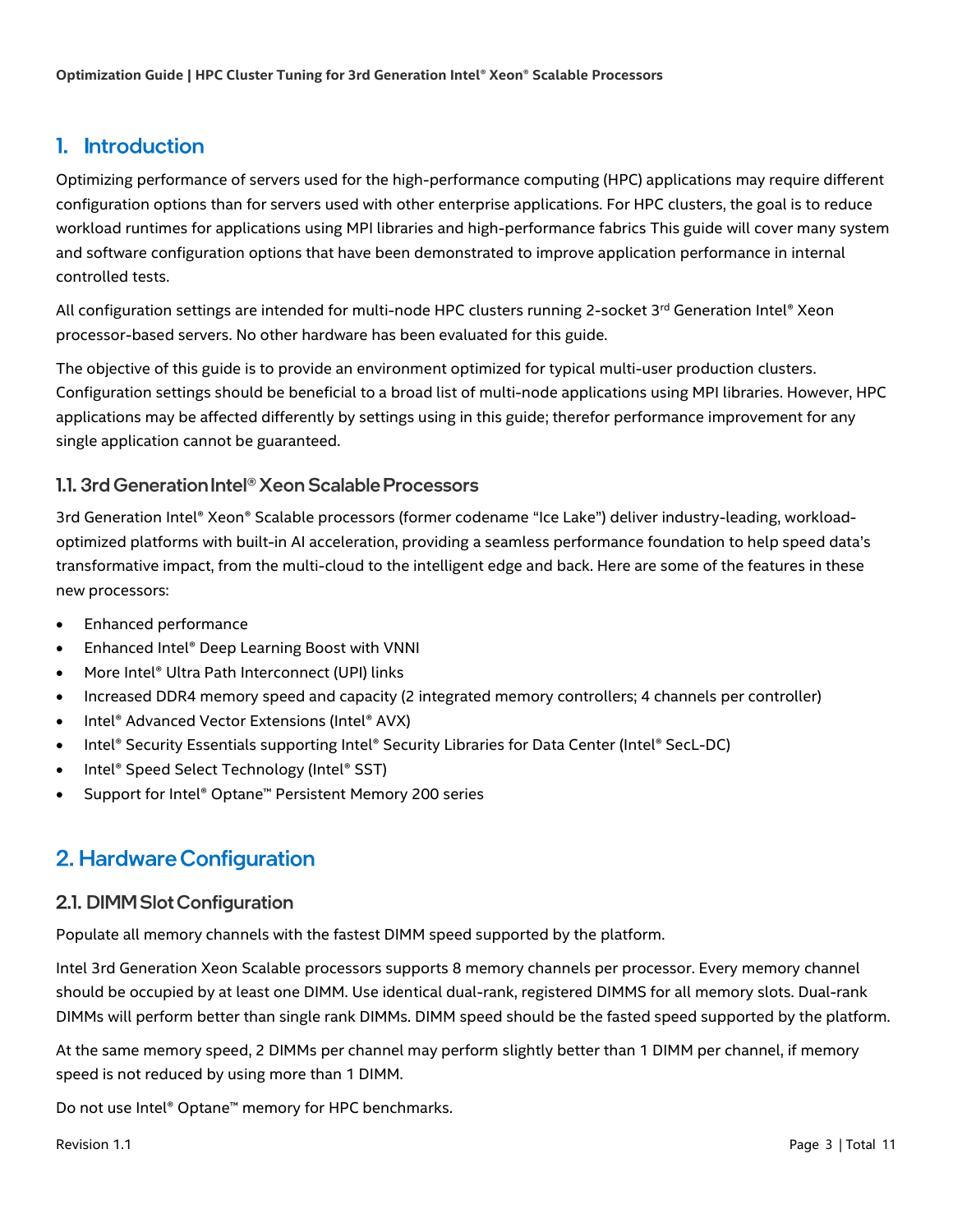#### <span id="page-3-0"></span>2.2. Memory Size

Most HPC applications and benchmarks will benefit from larger physical memory size. Specific requirements will be determined by the application. As an example, each cluster node running the GROMACS or LAMMPS molecular dynamics codes should have a minimum 96 GB of RAM installed. Following memory population guidelines and using one 16-GB DDR4 DIMM in each memory channel would provide a total 256GB of RAM for a 2-socket system.

#### <span id="page-3-1"></span>2.3. Memory Errors

A repeating, corrected memory error will reduce performance. If memory correction is enabled, check **dmsg** or the system event log to confirm there are no corrected memory events and replace any DIMMs that show repeated memory errors.

#### <span id="page-3-2"></span>2.4. BIOS Settings

Enable Sub-NUMA Clusters, enable One-way IMC Interleave, and set power profiles to "Performance".

CPU Power and Performance Policies and Fan Profiles should always be set to "Performance".

Enable Turbo Mode. It is unlikely to improve HPC application results due to high CPU utilization, but it will not reduce performance. You may disable it if performance metrics for a benchmark run must be consistent with previous runs.

The recommended setting for hyper-threading (SMT or Symmetric Multi-Threading) is enabled; however, performance benefits will vary for each application. For some applications, a small decrease in performance may be observed. It is recommended to evaluate hyper-threading performance for the applications that you will use. For the STREAM benchmark specifically, the recommended setting for hyper-threading is Disabled.

#### 2.4.1. Recommended settings.

Use optimized configuration settings and recommended values. Default values are noted by an asterisk (\*).

| <b>Configuration Item</b>              | <b>Recommended Value</b> |
|----------------------------------------|--------------------------|
| Hyper-Threading (SMT)                  | Enabled* (see text)      |
| <b>Core Prefetchers</b>                | Enabled*                 |
| <b>Turbo Boost Technology</b>          | Enabled*                 |
| Intel® SpeedStep® (P-States)           | Disabled                 |
| <b>SNC (Sub-NUMA Clusters)</b>         | lEnabled                 |
| <b>IMC</b> Interleave                  | One-way                  |
| <b>UPI Prefetch</b>                    | Enabled*                 |
| <b>XPT Prefetch</b>                    | Enabled*                 |
| <b>Total Memory Encryption (TME)</b>   | <b>Disabled</b>          |
| Memory controller page policy          | Static closed            |
| Autonomous Core C-State                | Disabled*                |
| CPU C6 Report                          | Disabled*                |
| Enhanced Halt State (C1E)              | Disabled*                |
| Package C State                        | CO/C1 State*             |
| <b>Relax Ordering</b>                  | Disabled*                |
| Intel VT for Directed I/O (Intel VT-D) | Disabled*                |
| <b>CPU Power Policy</b>                | Performance              |
| Local/Remote Threshold                 | Auto*                    |
| <b>LLC Prefetch</b>                    | Disabled*                |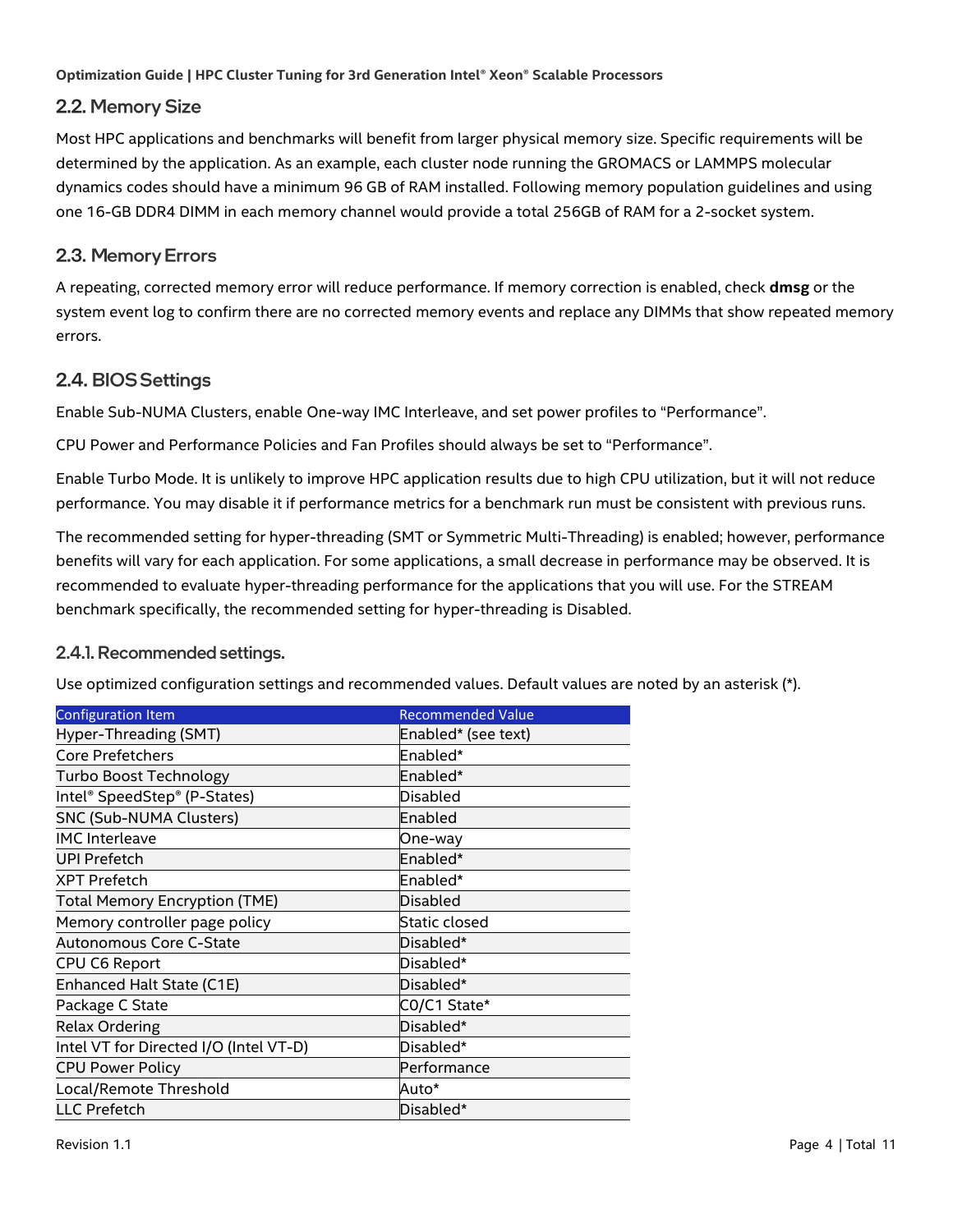| Configuration Item   | <b>Recommended Value</b> |
|----------------------|--------------------------|
| LLC Dead Line Alloc. | Enabled*                 |
| Directory AToS       | Disabled*                |
| Direct-to-UPI (D2U)  | Enabled                  |
| DBP-for-F            | Enabled                  |

#### 2.4.2. Description of Settings

#### **Sub-NUMA Cluster (SNC)**

SNC is a feature that provides similar localization benefits as Cluster-On-Die (COD), a feature found in previous processor families, without some of COD's downsides. SNC breaks up the last level cache (LLC) into disjoint clusters based on address range, with each cluster bound to a subset of the memory controllers in the system. SNC improves average latency to the LLC and is a replacement for the COD feature found in previous processor families.

For all HPC applications, both SNC and XPT/UPI prefetch should be enabled. This will set two clusters per socket and utilize LLC capacity more efficiently and reduces latency due to core/IMC proximity.

#### **Integrated Memory Controller (IMC) Interleaving**

This controls the interleaving between the Integrated Memory Controllers (IMCs). If SNC is enabled, IMC Interleaving is set to one-way, and there will be no interleaving.

#### **XPT (eXtended Prediction Table) Prefetch**

Extended prediction table (XPT) Prefetch is a new capability that is designed to reduce local memory access latency. XPT Prefetch is an "LLC miss predictor" in each core that will issue a speculative DRAM read request in parallel to an LLC lookup, but only when XPT predicts a "miss" from the LLC lookup.

#### **Ultra-Path Interconnect (UPI) Prefetch**

UPI Prefetch is another new capability that is designed to reduce remote memory access latency. The UPI controller issues a UPI Prefetch, also in parallel to an LLC lookup, to the memory controller when a remote read arrives to the home socket.

#### **Direct-to-UPI (D2U or D2K)**

D2U is a latency-saving feature for remote read transactions. With D2U enabled, the IMC will send the data directly to the UPI instead of going through the Caching and Home Agent (CHA), reducing latency. Keep enabled, although workloads that are highly NUMA-optimized or that use high levels of memory bandwidth are less likely to be affected by disabling D2U.

#### **DBP-for-F**

DBP-for-F is a new feature that can benefit multi-threaded workloads, but workloads that are single-threaded could experience lower performance.

### <span id="page-4-0"></span>**3. Linux Optimizations**

#### <span id="page-4-1"></span>**3.1. Virtual Machines**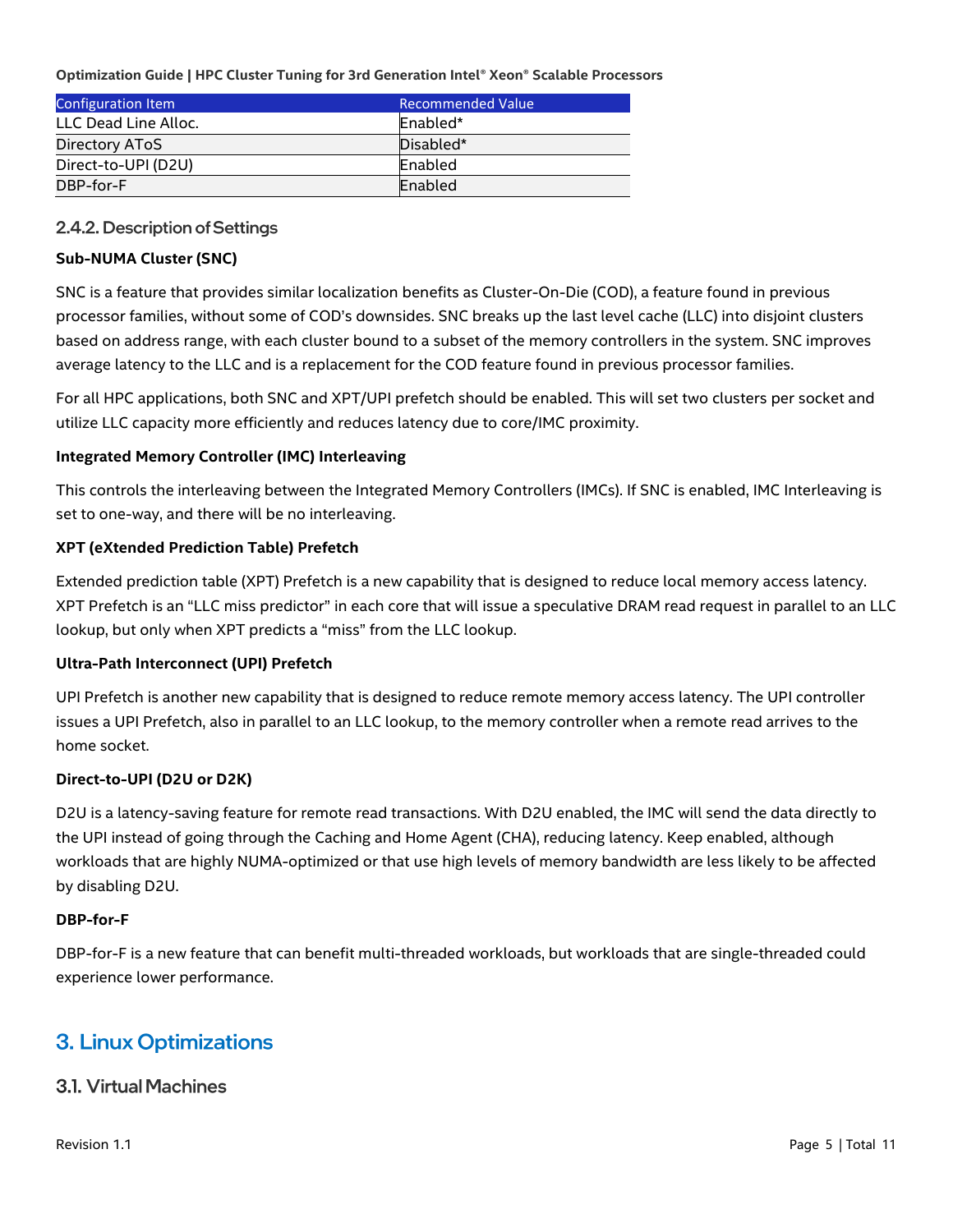Running applications inside of a virtual machine will reduce performance, although the reduction may be small. Performance impact is dependent on the hypervisor and the configuration used. Do not execute HPC benchmarks in a virtual machine.

#### <span id="page-5-0"></span>3.2. Network Configuration

Many HPC applications are fine-grained, requiring more frequent inter-process communication with smaller payloads. As a result, performance is dependent more on communication latency than on bandwidth. High-performance fabrics are used to minimize message latency.

For maximum performance, use one fabric host controller per CPU. In a server, each PCIe expansion slot is associated with one of the CPUs. Install the fabric host controllers so that each CPU is associated with its own fabric host controller. You will need to consult the system board technical specification to determine PCIe lane assignment.

Fabric performance may be further enhanced using multiple links (dual-rail or multi-rail). For many, bandwidth needs are limited and using multi-rail does not benefit performance.

#### <span id="page-5-1"></span>3.3. Disk Configuration

Disk configuration has little to no impact on benchmark performance, including HPL, HPCG, or STREAM.

Storage requirements for other HPC applications will vary.

#### <span id="page-5-2"></span>3.4. CPU Configuration

Before running benchmarks, all CPUs should be set to performance mode. For example, to use the **cpupower** utility, run

#### cpupower -c all frequency-set --governor performance

#### <span id="page-5-3"></span>3.5. Services

Disable all unnecessary services and cron jobs.

When running HPC benchmarks, do not run them as a job using a batch scheduler or resource manager, and those services should be disabled until the benchmark is complete. Make certain that no other users are logged into any systems that will be used during the benchmark.

# <span id="page-5-4"></span>**4. Application Settings**

#### <span id="page-5-5"></span>4.1. Development Environment

Build and execute applications using the latest Intel® oneAPI HPC Toolkit.

Intel® oneAPI Toolkits enable the development with a unified toolset, allowing developers to deliver applications and solutions across CPU, GPU, and FPGA architectures. The Intel® oneAPI HPC Toolkit delivers what's needed to build, analyze, optimize, and scale HPC applications with the latest techniques in vectorization, multithreading, multi-node parallelization, and memory optimization. The HPC toolkit is an add-on to the Intel® oneAPI Base Toolkit, which is required.

The oneAPI Toolkits are available for installation using a local installer, or through online APT and YUM repositories. To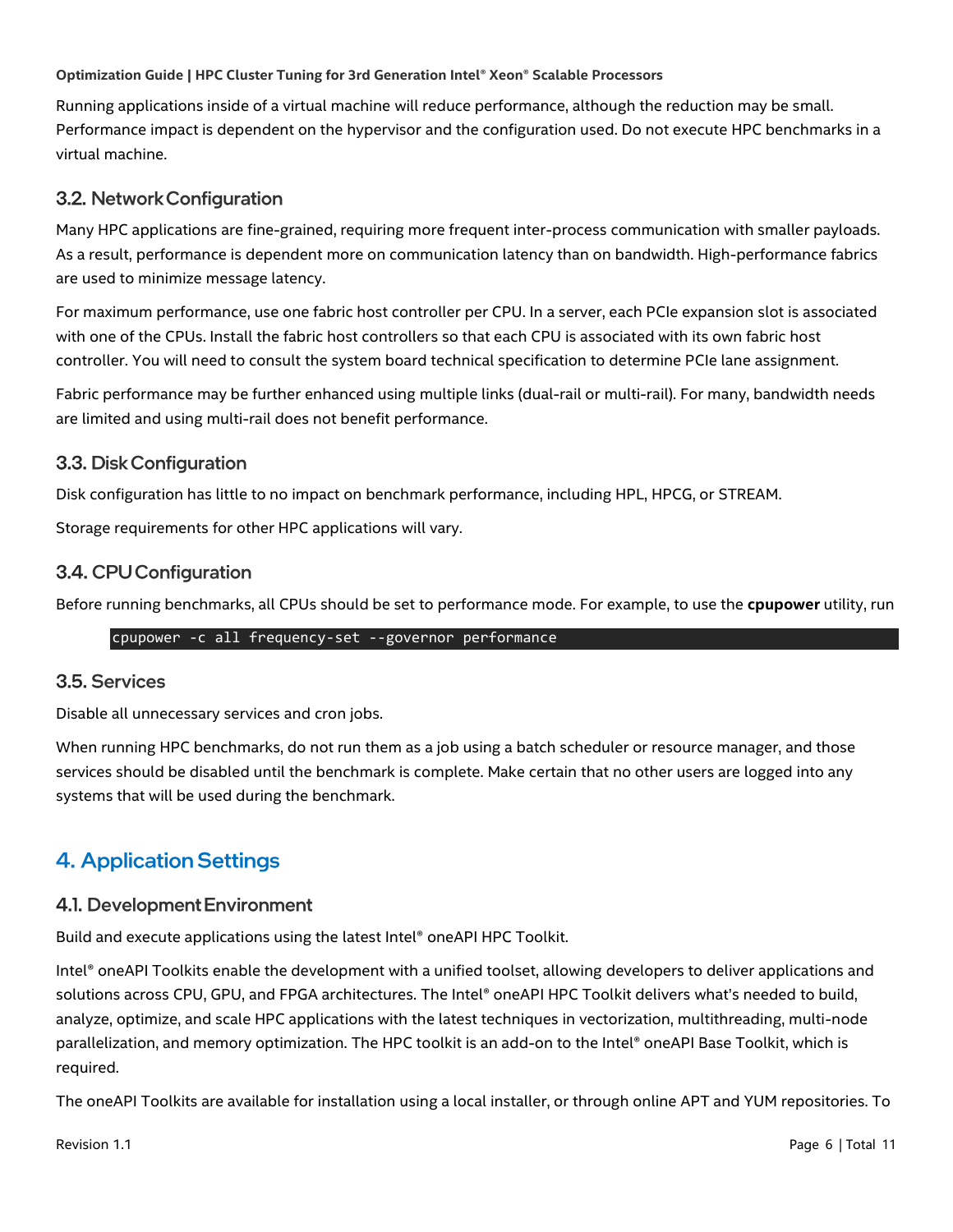install the latest toolkit, go to <https://software.intel.com/content/www/us/en/develop/tools/oneapi/hpc-toolkit/download.html>

#### 4.1.1. Intel<sup>®</sup> oneAPI Math Kernel Library (oneMKL)

The oneMKL provides enhanced math routines and libraries, such as BLAS, LAPACK, sparse solvers, fast Fourier transforms (FFT), random number generator functions (RNG), summary statistics, data fitting, and vector math. Use of oneMKL is recommended for optimal performance of HPC applications and benchmarks.

The library is included in the Intel® oneAPI Base Toolkit, but oneMKL support for Intel® MPI library or Intel® Fortran Compilers requires the Intel® oneAPI HPC Toolkit.

#### 4.1.2. Intel MPI Library

Use Intel MPI Library minimum version 2021.2.0. MPI applications should be compiled with this version using compilers and libraries from Intel oneAPI toolkit 2021.2.0 or later.

#### <span id="page-6-0"></span>4.2. User Environment

#### 4.2.1. Intel<sup>®</sup> Hyper-Threading Technology

For OpenMP based applications that do not benefit from using simultaneous multi-threaded cores, make sure that the number of OpenMP threads do not exceed the available number of physical cores on the system. OpenMP threads are controlled by setting the OMP\_NUM\_THREADS environment variable.

Also set the appropriate thread to core affinity, based on how Hyper-Threading is enabled on the server.

If Hyper-Threading is enabled:

#### export KMP AFFINITY=granularity=fine, compact, 1,0

If Hyper-Threading is disabled:

#### export KMP\_AFFINITY=compact

#### 4.2.2. Multi-Rail Omni-Path Fabric

If your system is configured with Omni-Path fabric and multiple links, enable multi-rail communication. Set the variable PSM2\_MULTIRAIL equal to the number of cable links on each host controller. By default, it is set to 1.

#### <span id="page-6-1"></span>4.3. Benchmark Optimization

Optimized settings for HPC benchmarks may differ from applications.

#### 4.3.1. HP LINPACK

Optimum tuning of the HP LINPACK benchmark uses custom configuration that may impact performance of other benchmarks and applications. For that reason, it is not included here. For information on tuning the HP LINPACK benchmark, contact your Intel representative.

#### 4.3.2. HPCG

Use the Intel® Optimized HPCG benchmark included with the oneAPI Math Kernel Library.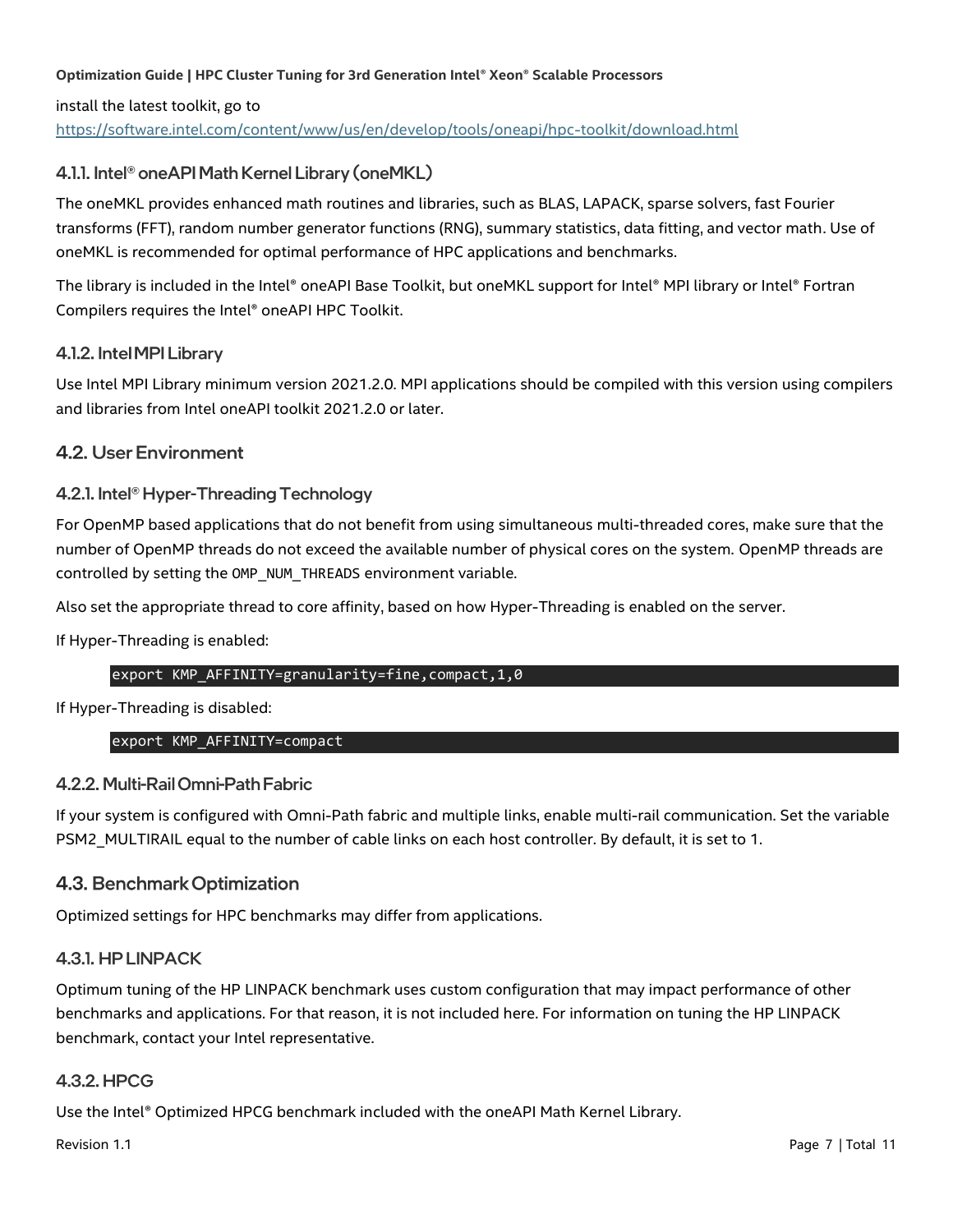The High Performance Conjugate Gradients (HPCG) Benchmark project (http://hpcg-benchmark.org) is designed to complement the HP LINPACK (HPL) benchmark by providing metrics that more closely match a different and broad set of important applications. It is designed to measure the performance of

- Sparse matrix-vector multiplication.
- Vector updates.
- Global dot products.
- Local symmetric Gauss-Seidel smoother.
- Sparse triangular solver

The Intel® Optimized HPCG benchmark provides an implementation of the HPCG benchmark optimized for Intel® Xeon® processors with support for the latest processor technologies, including Intel® Advanced Vector Extensions (Intel® AVX), Intel® Advanced Vector Extensions 2 (Intel® AVX2), Intel® Advanced Vector Extensions 512 (Intel® AVX-512).

The benchmark can be found in the "/benchmarks/hpcg" subdirectory under the oneAPI MKL installation. To prepare the benchmark, follow the instructions at

[https://software.intel.com/content/www/us/en/develop/documentation/onemkl-linux-developer-guide/top/intel](https://software.intel.com/content/www/us/en/develop/documentation/onemkl-linux-developer-guide/top/intel-math-kernel-library-benchmarks/intel-optimized-high-performance-conjugate-gradient-benchmark/getting-started-with-intel-optimized-hpcg.html)[math-kernel-library-benchmarks/intel-optimized-high-performance-conjugate-gradient-benchmark/getting-started](https://software.intel.com/content/www/us/en/develop/documentation/onemkl-linux-developer-guide/top/intel-math-kernel-library-benchmarks/intel-optimized-high-performance-conjugate-gradient-benchmark/getting-started-with-intel-optimized-hpcg.html)[with-intel-optimized-hpcg.html](https://software.intel.com/content/www/us/en/develop/documentation/onemkl-linux-developer-guide/top/intel-math-kernel-library-benchmarks/intel-optimized-high-performance-conjugate-gradient-benchmark/getting-started-with-intel-optimized-hpcg.html)

Use the Scalable processor optimized binary **xhpcg\_skx**. The Intel Optimized HPCG package also includes the source code necessary to build these versions of the benchmark for other MPI implementations. Also note that:

- Small problem sizes will produce very good results. However, the problem size must be large enough so that it will not fit into cache; otherwise it is considered an invalid run. It should occupy a minimum 25% of physical memory. Optimum local dimension grid size will need to determine through practical evaluation.
- Longer runtimes beyond the required 3600s runtime do not appear to impact performance.
- Best results are obtained when using from 1 to 1.25 MPI process per total core count and 12 to 16 OpenMP threads per MPI process. The optimal configuration will need to be determined through experimentation. Skip SMT cores when assigning threads.

#### **4.3.3. STREAM**

The STREAM benchmark is a simple, synthetic benchmark designed to measure sustainable memory bandwidth (in MB/s) and a corresponding computation rate for four simple vector kernels (Copy, Scale, Add and Triad). It is also part of the HPCC benchmark suite. Its source code is freely available from [http://www.cs.virginia.edu/stream/.](http://www.cs.virginia.edu/stream/) It measures:

- Sustainable memory bandwidth
- Corresponding computation rate for a simple vector kernel

The general rule for STREAM is that each array must be at least four times (4×) the sum of all last-level caches used in the run. STREAM may be run in its standard form, or it may be optimized. When optimized, results must be identified as such (see the STREAM FAQ at http://www.cs.virginia.edu/stream/ref.html).

For instructions on how to obtain the best performance of the standard STREAM benchmark on Intel processors, see <https://software.intel.com/content/www/us/en/develop/articles/optimizing-memory-bandwidth-on-stream-triad.html>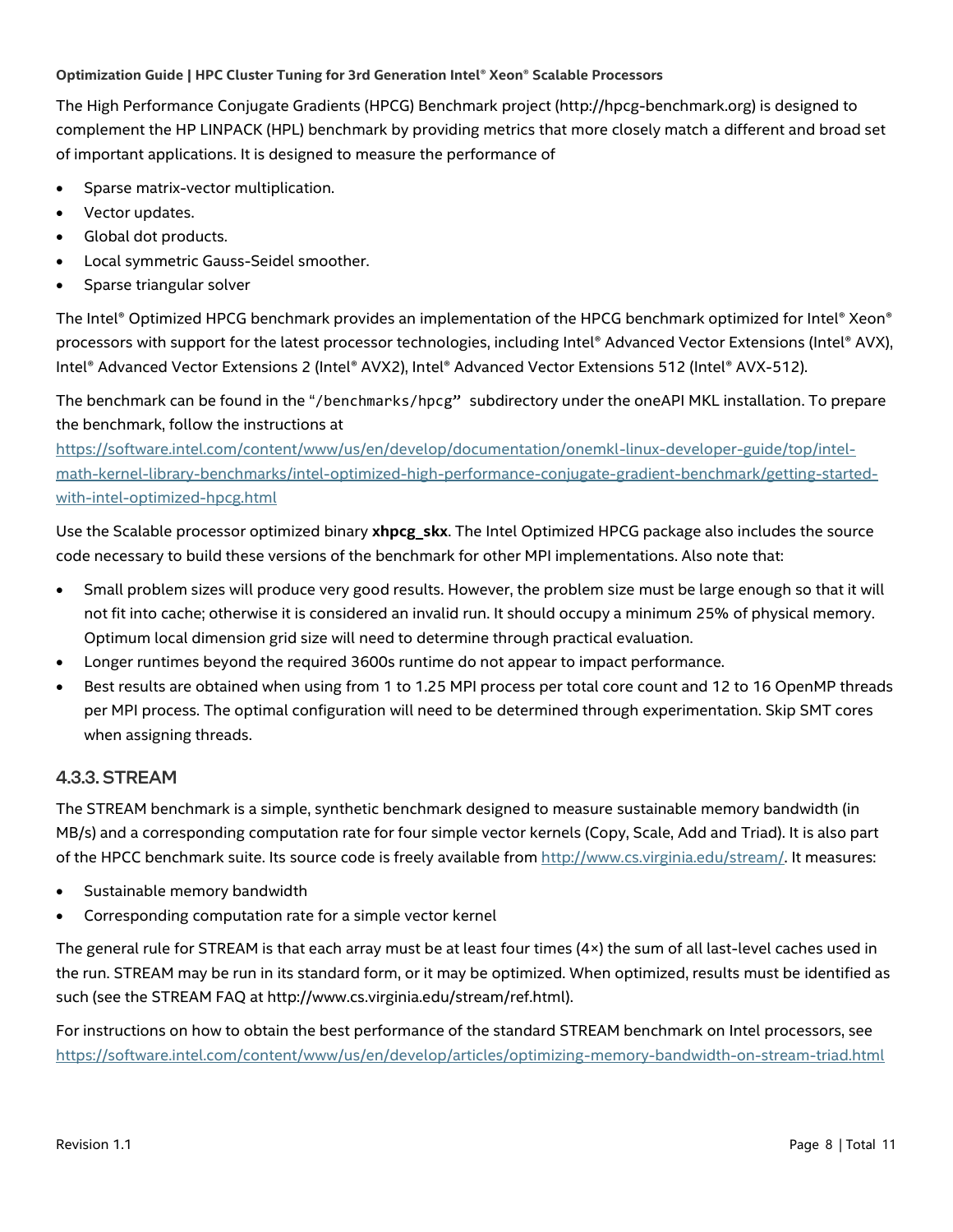## <span id="page-8-0"></span>**5. References**

#### <span id="page-8-1"></span>5.1. numactl

The **numactl** tool can be used to view the configuration and status of the NUMA node of the current server. For example, CPU core count, memory size of each node, and the distance between different nodes. The process can be bound to the specified CPU core through this tool, and the specified CPU core will run the corresponding process.

#### **Figure: numactl sample output**

| [root@localhost ~]# numactl -H                               |                          |  |      |       |       |     |  |  |  |  |  |  |  |  |  |  |  |
|--------------------------------------------------------------|--------------------------|--|------|-------|-------|-----|--|--|--|--|--|--|--|--|--|--|--|
|                                                              | available: 4 nodes (0-3) |  |      |       |       |     |  |  |  |  |  |  |  |  |  |  |  |
| node 0 cpus: 0 1 2 3 4 5 6 7 8 9 10 11 12 13 14 15           |                          |  |      |       |       |     |  |  |  |  |  |  |  |  |  |  |  |
| node 0 size: 64794 MB                                        |                          |  |      |       |       |     |  |  |  |  |  |  |  |  |  |  |  |
| node 0 free: 55404 MB                                        |                          |  |      |       |       |     |  |  |  |  |  |  |  |  |  |  |  |
| node 1 cpus: 16 17 18 19 20 21 22 23 24 25 26 27 28 29 30 31 |                          |  |      |       |       |     |  |  |  |  |  |  |  |  |  |  |  |
| node 1 size: 65404 MB                                        |                          |  |      |       |       |     |  |  |  |  |  |  |  |  |  |  |  |
| node 1 free: 58642 MB                                        |                          |  |      |       |       |     |  |  |  |  |  |  |  |  |  |  |  |
| node 2 cpus: 32 33 34 35 36 37 38 39 40 41 42 43 44 45 46 47 |                          |  |      |       |       |     |  |  |  |  |  |  |  |  |  |  |  |
| node 2 size: 65404 MB                                        |                          |  |      |       |       |     |  |  |  |  |  |  |  |  |  |  |  |
| node 2 free: 61181 MB                                        |                          |  |      |       |       |     |  |  |  |  |  |  |  |  |  |  |  |
| node 3 cpus: 48 49 50 51 52 53 54 55 56 57 58 59 60 61 62 63 |                          |  |      |       |       |     |  |  |  |  |  |  |  |  |  |  |  |
| node 3 size: 65402 MB                                        |                          |  |      |       |       |     |  |  |  |  |  |  |  |  |  |  |  |
| node 3 free: 55592 MB                                        |                          |  |      |       |       |     |  |  |  |  |  |  |  |  |  |  |  |
| node distances:                                              |                          |  |      |       |       |     |  |  |  |  |  |  |  |  |  |  |  |
| node 0                                                       |                          |  |      |       | 1 2 3 |     |  |  |  |  |  |  |  |  |  |  |  |
| 0: 10                                                        |                          |  |      | 15 20 |       | -20 |  |  |  |  |  |  |  |  |  |  |  |
| 1: 15 10                                                     |                          |  |      | - 20  |       | -20 |  |  |  |  |  |  |  |  |  |  |  |
| 2:                                                           | - 20                     |  | 20   | 10    |       | 15  |  |  |  |  |  |  |  |  |  |  |  |
| 3: 20                                                        |                          |  | - 20 | - 15  |       | 10  |  |  |  |  |  |  |  |  |  |  |  |

#### 5.1.1. numastat

You can view the of the status of current NUMA nodes using **numastat**. This includes local and remote memory access by CPU cores.

#### **Figure: numastat sample output**

| [root@localhost test]# numastat |          |          |          |          |  |  |  |  |  |
|---------------------------------|----------|----------|----------|----------|--|--|--|--|--|
|                                 | node0    | node1    | node2    | node3    |  |  |  |  |  |
| numa hit                        | 68641597 | 59333134 | 50159172 | 55076006 |  |  |  |  |  |
| numa mıss                       |          | 1005288  | 188567   | 2132     |  |  |  |  |  |
| numa foreign                    | 1171587  | 2133     | Θ        | 22268    |  |  |  |  |  |
| interleave hit                  | 1476     | 1463     | 1477     | 1410     |  |  |  |  |  |
| local node                      | 68640860 | 59318730 | 50157010 | 55073766 |  |  |  |  |  |
| other node                      | 738      | 1019692  | 190729   | 4372     |  |  |  |  |  |

#### <span id="page-8-2"></span>**5.2. PCM**

The Processor Count Monitor (PCM) can be used to monitor performance indicators of the Intel CPU core. PCM is often used to monitor the bandwidth of persistent memory. The tool can be downloaded from [https://github.com/opcm/pcm.](https://github.com/opcm/pcm)

#### **Figure: PCM example of monitoring persistent memory bandwidth**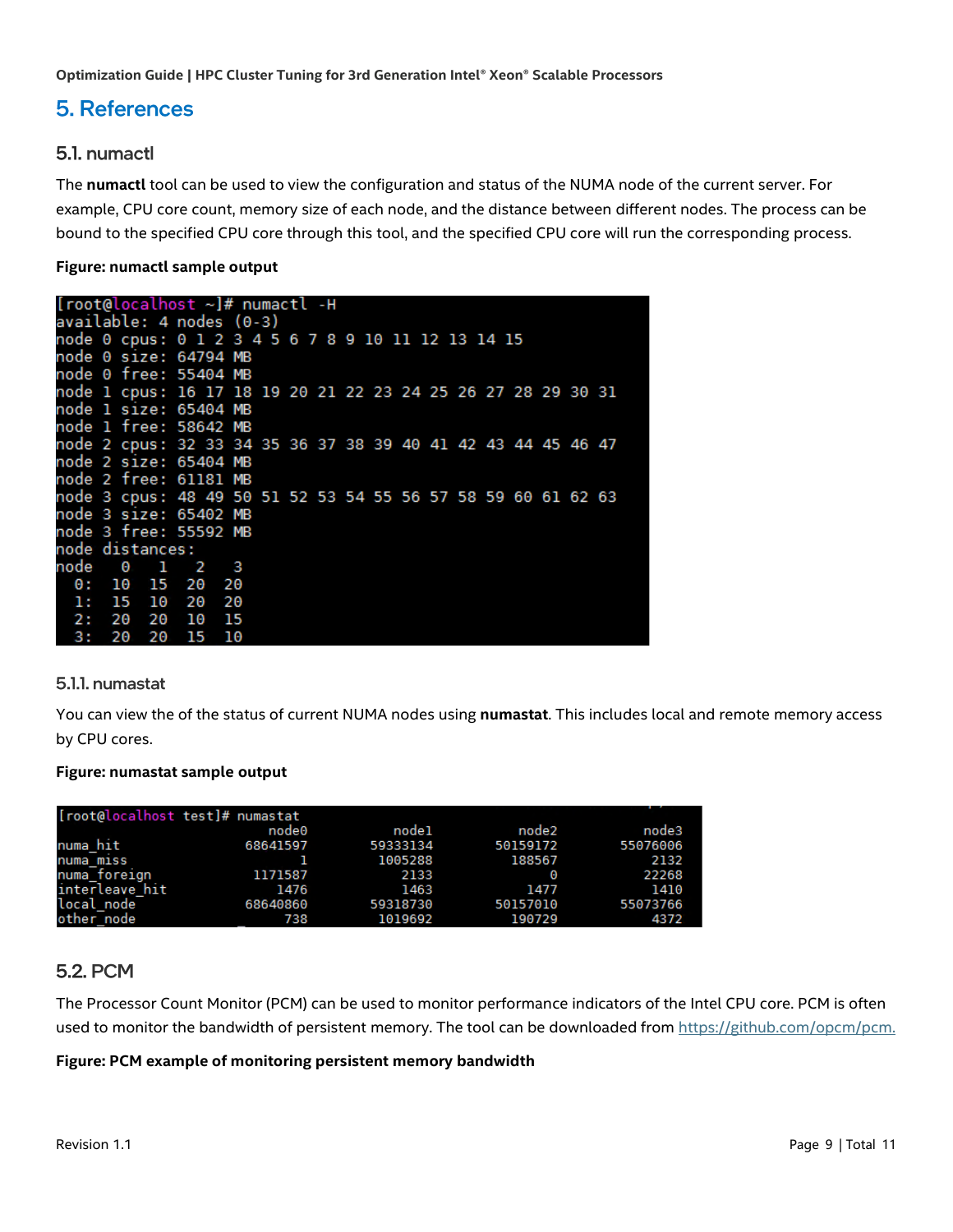| Socket 0                                                                                                                                                                                                                                                                                                  |                                      |                 | $-11-$<br>Socket 1                            |                                                                         |                 |  | $-$   -- Socket 2                                                                                                 |               | $-11-$<br>Socket 3<br>-31                   |                                                                                                                                                                |              |
|-----------------------------------------------------------------------------------------------------------------------------------------------------------------------------------------------------------------------------------------------------------------------------------------------------------|--------------------------------------|-----------------|-----------------------------------------------|-------------------------------------------------------------------------|-----------------|--|-------------------------------------------------------------------------------------------------------------------|---------------|---------------------------------------------|----------------------------------------------------------------------------------------------------------------------------------------------------------------|--------------|
| Memory Channel Monitoring                                                                                                                                                                                                                                                                                 |                                      |                 | $-11-$<br>$-11-$<br>Memory Channel Monitoring |                                                                         |                 |  | Memory Channel Monitoring                                                                                         |               | $-11-$<br>$-1$<br>Memory Channel Monitoring |                                                                                                                                                                |              |
|                                                                                                                                                                                                                                                                                                           | $I--$ Mem Ch $0:$ Reads $(MB/s):$    |                 |                                               |                                                                         |                 |  | 1.85 -- $ -$ Mem Ch 0: Reads (MB/s): 1.75 -- $ -$ Mem Ch 0: Reads (MB/s): 1.77 -- $ -$ Mem Ch 0: Reads (MB/s):    |               |                                             |                                                                                                                                                                | $1.93 - -1$  |
|                                                                                                                                                                                                                                                                                                           | Writes(MB/s):                        | $1.78 - 11 -$   |                                               | Writes(MB/s):                                                           | $1.72 - 11 - -$ |  | Writes(MB/s):                                                                                                     |               |                                             | $1.73 -11 -$ Writes (MB/s):                                                                                                                                    | $1.76 - 1$   |
|                                                                                                                                                                                                                                                                                                           | $PMM$ Reads $(MB/s)$ :               | $0.00 - 11 -$   |                                               | PMM Reads (MB/s) :                                                      | $0.00 -11$ -    |  | $PMM$ Reads $(MB/s)$ :                                                                                            |               |                                             | $0.00 - 11 -$ PMM Reads (MB/s) :                                                                                                                               | $0.00 -1$    |
|                                                                                                                                                                                                                                                                                                           | PMM Writes (MB/s) :                  | $0.00 -11 -$    |                                               | PMM Writes (MB/s) :                                                     | $0.00 - 11 - 1$ |  | PMM Writes (MB/s) :                                                                                               | $0.00 -11 -$  |                                             | PMM Writes (MB/s) :                                                                                                                                            | $0.00 -1$    |
|                                                                                                                                                                                                                                                                                                           | $I--$ Mem Ch 1: Reads (MB/s):        |                 |                                               | $1.81 - -1$ -- Mem Ch 1: Reads (MB/s):                                  |                 |  | $1.75$ -- $  $ -- Mem Ch 1: Reads (MB/s):                                                                         |               |                                             | $1.77 - -11 - -$ Mem Ch 1: Reads (MB/s):                                                                                                                       | $1.94 -1$    |
| $1 - 1$                                                                                                                                                                                                                                                                                                   | Writes(MB/s):                        | $1.75 - 11 -$   |                                               | $Writes(MB/s)$ :                                                        | $1.72 - 11 - -$ |  | Writes(MB/s):                                                                                                     |               |                                             | $1.73 - -11 - -$ Writes (MB/s):                                                                                                                                | $1.77 - -1$  |
|                                                                                                                                                                                                                                                                                                           | PMM Reads (MB/s) :                   | $0.00 - 11 -$   |                                               | PMM Reads (MB/s) :                                                      | $0.00 -11$ -    |  | PMM Reads (MB/s) :                                                                                                |               |                                             | $0.00 -     --$ PMM Reads (MB/s) :                                                                                                                             | $0.00 -1$    |
| $1 - \infty$                                                                                                                                                                                                                                                                                              | PMM Writes (MB/s) :                  | $0.00 -11 -$    |                                               | PMM Writes (MB/s) :                                                     | $0.00 - 11 - -$ |  | PMM Writes (MB/s) :                                                                                               | $0.00 - 11 -$ |                                             | PMM Writes (MB/s) :                                                                                                                                            | $0.00 -1$    |
|                                                                                                                                                                                                                                                                                                           | $ --$ Mem Ch 2: Reads $(MB/s)$ :     |                 |                                               | $1.83$ --  -- Mem Ch 2: Reads (MB/s):                                   |                 |  | $1.75$ -- $  $ -- Mem Ch 2: Reads (MB/s):                                                                         |               |                                             | $1.77$ --  -- Mem Ch 2: Reads (MB/s):                                                                                                                          | $1.90 -1$    |
| $1 - 1$                                                                                                                                                                                                                                                                                                   | Writes(MB/s):                        | $1.77 - 11 - -$ |                                               | $Writes(MB/s)$ :                                                        | $1.73 - 11 - -$ |  | $Writes(MB/s)$ :                                                                                                  | $1.73 - 11 -$ |                                             | Writes(MB/s):                                                                                                                                                  | $1.76 - -$   |
|                                                                                                                                                                                                                                                                                                           | $PMM$ Reads $(MB/s)$ :               | $0.00 -11 -$    |                                               | $PMM$ Reads $(MB/s)$ :                                                  | $0.00 -11 -$    |  | $PHM$ Reads $(MB/s)$ :                                                                                            | $0.00 -11 -$  |                                             | $PMM$ Reads $(MB/s)$ :                                                                                                                                         | $0.00 -1$    |
|                                                                                                                                                                                                                                                                                                           | PMM Writes (MB/s) :                  | $0.00 -11 -$    |                                               | PMM Writes (MB/s) :                                                     | $0.00 -11 -$    |  | PMM Writes (MB/s) :                                                                                               | $0.00 -11 -$  |                                             | PMM Writes (MB/s) :                                                                                                                                            | $0.00 -1$    |
|                                                                                                                                                                                                                                                                                                           | $ --$ Mem Ch 3: Reads (MB/s):        |                 |                                               | $1.87 - -   - -$ Mem Ch 3: Reads (MB/s):                                |                 |  | $1.78 - -1$ $---$ Mem Ch 3: Reads (MB/s):                                                                         |               |                                             | $1.82 - -11 -$ Mem Ch 3: Reads (MB/s):                                                                                                                         | $1.97 - -1$  |
|                                                                                                                                                                                                                                                                                                           | Writes(MB/s):                        | $1.76 - 11 -$   |                                               | Writes(MB/s):                                                           | $1.74 - 11 - -$ |  | Writees(MB/s):                                                                                                    | $1.74 - 11 -$ |                                             | Writes(MB/s):                                                                                                                                                  | $1.78 - 1$   |
|                                                                                                                                                                                                                                                                                                           | PMM Reads (MB/s) :                   | $0.00 -11 -$    |                                               | PMM Reads (MB/s) :                                                      | $0.00 -11 -$    |  | $PMM$ Reads $(MB/s)$ :                                                                                            |               |                                             | $0.00 - -11 - -$ PMM Reads (MB/s) :                                                                                                                            | $0.00 -1$    |
|                                                                                                                                                                                                                                                                                                           | PMM Writes (MB/s) :                  | $0.00 -11$ --   |                                               | PMM Writes (MB/s) :                                                     | $0.00 -11 -$    |  | PMM Writes (MB/s) :                                                                                               | $0.00 -11 -$  |                                             | PMM Writes (MB/s) :                                                                                                                                            | $0.00 -1$    |
|                                                                                                                                                                                                                                                                                                           | $I--$ Mem Ch 4: Reads (MB/s):        |                 |                                               | $1.88 - -11 - -$ Mem Ch 4: Reads (MB/s):                                |                 |  | $1.79 - -11 -$ Mem Ch 4: Reads (MB/s):                                                                            |               |                                             | $1.79 - -11 -$ Mem Ch 4: Reads (MB/s):                                                                                                                         | $1.94 -1$    |
|                                                                                                                                                                                                                                                                                                           | Writes(MB/s):                        | $1.78 - 11 -$   |                                               | Writes(MB/s):                                                           | $1.74 -  1--$   |  | Writes(MB/s):                                                                                                     | $1.73 - 11 -$ |                                             | Writes(MB/s):                                                                                                                                                  | $1.77 - -1$  |
| $\frac{1}{1}$ --                                                                                                                                                                                                                                                                                          | $PMM$ Reads $(MB/s)$ :               | $0.00 - 11 -$   |                                               | $PMM$ Reads $(MB/s)$ :                                                  | $0.00 -11$ -    |  | $PMM$ Reads $(MB/s)$ :                                                                                            | $0.00 -11$ -  |                                             | $PMM$ Reads $(MB/s)$ :                                                                                                                                         | $0.00 -1$    |
| $1 - 1$                                                                                                                                                                                                                                                                                                   | PMM Writes (MB/s) :                  | $0.00 -11 -$    |                                               | PMM Writes (MB/s) :                                                     | $0.00 -11 -$    |  | PMM Writes (MB/s) :                                                                                               | $0.00 - 11 -$ |                                             | PMM Writes (MB/s) :                                                                                                                                            | $0.00 -1$    |
|                                                                                                                                                                                                                                                                                                           | $I--$ Mem Ch 5: Reads (MB/s):        |                 |                                               | $1.85$ --  -- Mem Ch 5: Reads (MB/s):                                   |                 |  | $1.79 - -11 -$ Mem Ch 5: Reads (MB/s):                                                                            |               |                                             | $1.79 - -11 - -$ Mem Ch 5: Reads (MB/s):                                                                                                                       | $1.92 - -1$  |
|                                                                                                                                                                                                                                                                                                           | Writes(MB/s):                        | $1.74 - 11 - -$ |                                               | Writes(MB/s):                                                           | $1.74 - 11 -$   |  | Writes (MB/s):                                                                                                    |               |                                             | $1.73 -    - -$ Writes (MB/s):                                                                                                                                 | $1.76 - 1$   |
|                                                                                                                                                                                                                                                                                                           | $I--$ PMM Reads (MB/s) :             |                 |                                               | $0.00 -11 - -$ PMM Reads (MB/s) :                                       |                 |  | $0.00 - -11 - -$ PMM Reads (MB/s) :                                                                               |               |                                             | $0.00 -11 -$ PMM Reads (MB/s) :                                                                                                                                | $0.00 -1$    |
|                                                                                                                                                                                                                                                                                                           | PMM Writes (MB/s) :                  |                 |                                               | $0.00 -11 - -$ PMM Writes (MB/s) :                                      | $0.00 -11 -$    |  | PMM Writes (MB/s) :                                                                                               | $0.00 -11 -$  |                                             | PMM Writes (MB/s) :                                                                                                                                            | $0.00 -1$    |
|                                                                                                                                                                                                                                                                                                           | -- NODE 0 Mem Read (MB/s) :          |                 |                                               | $11.08$ --  -- NODE 1 Mem Read (MB/s) :                                 |                 |  | $10.61 - -11 -$ NODE 2 Mem Read (MB/s) :                                                                          |               |                                             | $10.70 - -11 -$ NODE 3 Mem Read (MB/s) :                                                                                                                       | $11.59 - -1$ |
|                                                                                                                                                                                                                                                                                                           | -- NODE 0 Mem Write (MB/s) :         |                 |                                               | $10.58$ --  -- NODE 1 Mem Write (MB/s) :                                |                 |  | $10.39$ --  -- NODE 2 Mem Write (MB/s) :                                                                          |               |                                             | $10.40 - -11 - -$ NODE 3 Mem Write (MB/s) :                                                                                                                    | $10.60 -1$   |
|                                                                                                                                                                                                                                                                                                           | $I--$ NODE 0 PMM Read (MB/s):        |                 |                                               | 0.00 --  -- NODE 1 PMM Read (MB/s): 0.00 --  -- NODE 2 PMM Read (MB/s): |                 |  |                                                                                                                   |               |                                             | $0.00$ --  -- NODE 3 PMM Read (MB/s):                                                                                                                          | $0.00 -1$    |
|                                                                                                                                                                                                                                                                                                           | -- NODE 0 PMM Write (MB/s) :         |                 |                                               | $0.00$ --  -- NODE 1 PMM Write (MB/s):                                  |                 |  | $0.00$ --  -- NODE 2 PMM Write (MB/s):                                                                            |               |                                             | $0.00$ --  -- NODE 3 PMM Write (MB/s):                                                                                                                         | $0.00 -1$    |
|                                                                                                                                                                                                                                                                                                           |                                      |                 |                                               |                                                                         |                 |  |                                                                                                                   |               |                                             | -- NODE 0.0 NM read hit rate : 0.09 --  -- NODE 1.0 NM read hit rate : 0.05 --  -- NODE 2.0 NM read hit rate : 0.06 --  -- NODE 3.0 NM read hit rate : 0.13 -- |              |
|                                                                                                                                                                                                                                                                                                           |                                      |                 |                                               |                                                                         |                 |  |                                                                                                                   |               |                                             | -- NODE 0.1 NM read hit rate : 0.11 --  -- NODE 1.1 NM read hit rate : 0.07 --  -- NODE 2.1 NM read hit rate : 0.08 --  -- NODE 3.1 NM read hit rate : 0.14 -- |              |
|                                                                                                                                                                                                                                                                                                           |                                      |                 |                                               |                                                                         |                 |  |                                                                                                                   |               |                                             | -- NODE 0.2 NM read hit rate : 0.00 --  -- NODE 1.2 NM read hit rate : 0.00 --  -- NODE 2.2 NM read hit rate : 0.00 --  -- NODE 3.2 NM read hit rate : 0.00 -- |              |
|                                                                                                                                                                                                                                                                                                           |                                      |                 |                                               |                                                                         |                 |  |                                                                                                                   |               |                                             | -- NODE 0.3 NM read hit rate : 0.00 --  -- NODE 1.3 NM read hit rate : 0.00 --  -- NODE 2.3 NM read hit rate : 0.00 --  -- NODE 3.3 NM read hit rate : 0.00 -- |              |
|                                                                                                                                                                                                                                                                                                           | (-- NODE 0 Memory (MB/s):            |                 |                                               |                                                                         |                 |  | 21.66 --     -- NODE 1 Memory (MB/s): 21.00 --     -- NODE 2 Memory (MB/s): 21.10 --     -- NODE 3 Memory (MB/s): |               |                                             |                                                                                                                                                                | $22.19 - 1$  |
|                                                                                                                                                                                                                                                                                                           |                                      |                 |                                               |                                                                         |                 |  |                                                                                                                   |               |                                             |                                                                                                                                                                |              |
|                                                                                                                                                                                                                                                                                                           |                                      |                 |                                               |                                                                         |                 |  |                                                                                                                   |               |                                             |                                                                                                                                                                |              |
| $1 - \epsilon$                                                                                                                                                                                                                                                                                            | System DRAM Read Throughput (MB/s) : |                 |                                               | 43.99                                                                   | $-1$            |  |                                                                                                                   |               |                                             |                                                                                                                                                                |              |
|                                                                                                                                                                                                                                                                                                           | System DRAM Write Throughput (MB/s): |                 |                                               | 41.96                                                                   | $-1$            |  |                                                                                                                   |               |                                             |                                                                                                                                                                |              |
|                                                                                                                                                                                                                                                                                                           | System PMM Read Throughput (MB/s) :  |                 |                                               | 0.00                                                                    | $- - 1$         |  |                                                                                                                   |               |                                             |                                                                                                                                                                |              |
| $\frac{1}{1}$ = $\frac{1}{1}$ = $\frac{1}{1}$ = $\frac{1}{1}$ = $\frac{1}{1}$ = $\frac{1}{1}$ = $\frac{1}{1}$ = $\frac{1}{1}$ = $\frac{1}{1}$ = $\frac{1}{1}$ = $\frac{1}{1}$ = $\frac{1}{1}$ = $\frac{1}{1}$ = $\frac{1}{1}$ = $\frac{1}{1}$ = $\frac{1}{1}$ = $\frac{1}{1}$ = $\frac{1}{1}$ = $\frac{1$ | System PMM Write Throughput (MB/s) : |                 |                                               | 0.00                                                                    | $--$            |  |                                                                                                                   |               |                                             |                                                                                                                                                                |              |
|                                                                                                                                                                                                                                                                                                           | System Read Throughput (MB/s):       |                 |                                               | 43.99                                                                   | $- -$           |  |                                                                                                                   |               |                                             |                                                                                                                                                                |              |
|                                                                                                                                                                                                                                                                                                           | System Write Throughput (MB/s) :     |                 |                                               | 41.96                                                                   | $--$            |  |                                                                                                                   |               |                                             |                                                                                                                                                                |              |
|                                                                                                                                                                                                                                                                                                           | System Memory Throughput (MB/s) :    |                 |                                               | 85.95                                                                   | $--1$           |  |                                                                                                                   |               |                                             |                                                                                                                                                                |              |
| г.                                                                                                                                                                                                                                                                                                        |                                      |                 |                                               |                                                                         |                 |  |                                                                                                                   |               |                                             |                                                                                                                                                                |              |

# <span id="page-9-0"></span>**6. Conclusion**

We understand every application is unique. We shared many of our experiences with HPC clusters hoping that some of our learnings could be applied to your specific application. HPC clusters have been well tested on Intel platforms. With 3rd Generation Intel® Xeon® Scalable processor, Intel takes it even further by optimizing the platform as a whole -- CPU, memory, storage, and networking working together for the best user experience.

# <span id="page-9-1"></span>7. Feedback

We value your feedback. If you have comments (positive or negative) on this guide or are seeking something that is not part of this guide, please reach out to us [here:](https://community.intel.com/t5/Software-Tuning-Performance/bd-p/software-tuning-perf-optimization)

<https://community.intel.com/t5/Software-Tuning-Performance/bd-p/software-tuning-perf-optimization>